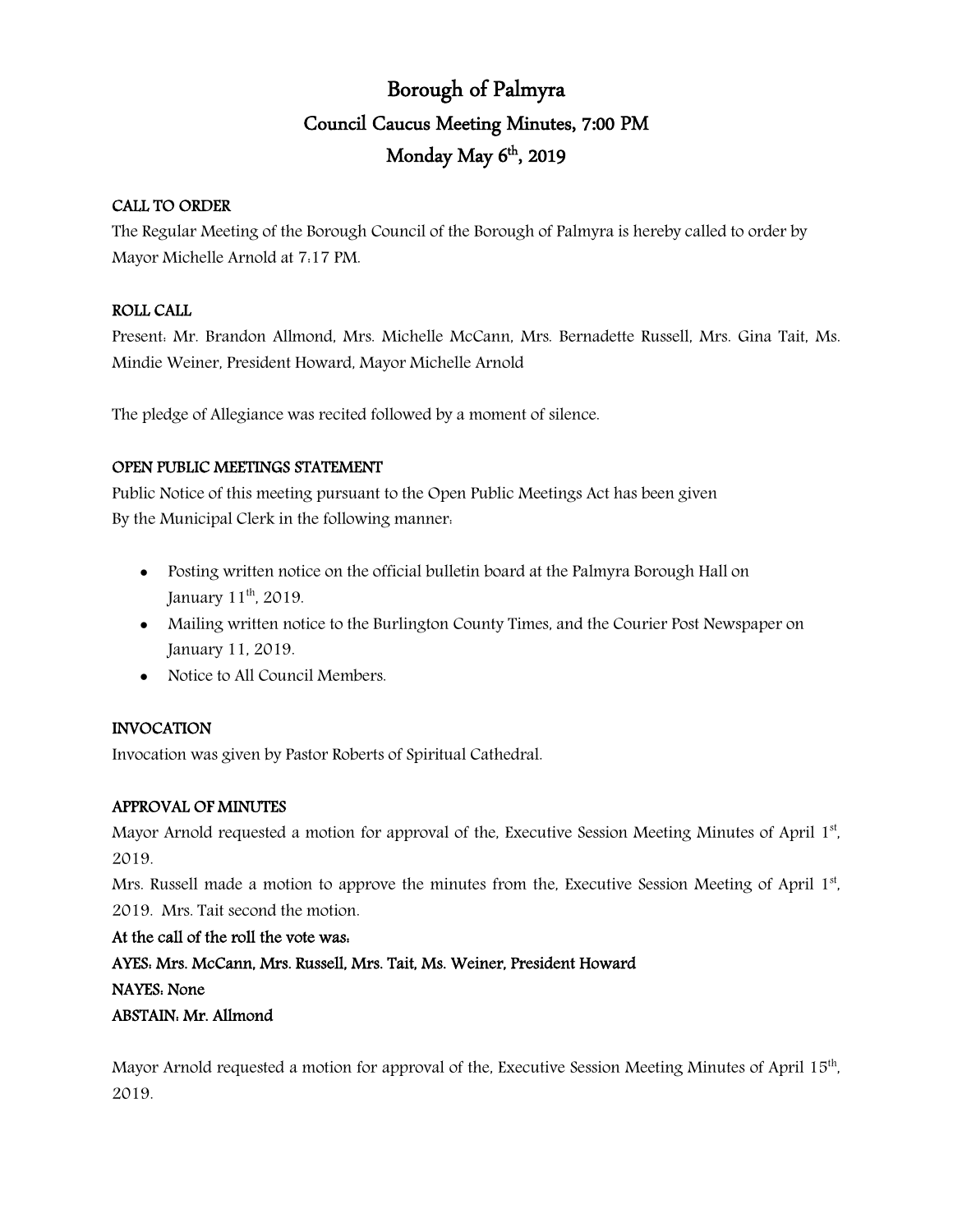Mrs. Russell made a motion to approve the minutes from the, Executive Session Meeting of April  $15<sup>th</sup>$ , 2019. President Howard second the motion.

## At the call of the roll the vote was:

# AYES: Mr. Allmond, Mrs. McCann, Mrs. Russell, Mrs. Tait, Ms. Weiner, President Howard NAYES: None

Mayor Arnold then asked the Special Olympic athletes to come forward so she could present them with the following Proclamation:

WHEREAS, you have participated in the New Jersey Special Olympics, and

WHEREAS, you have dedicated yourself to the training needed to participate in the Special Olympic Games, and

WHEREAS, you have tried your best and worked together as a team, and

WHEREAS, you serve as a shining example to others that ANYTHING IS POSSIBLE, and

WHEREAS, I commend you for your effort and if you are still participating, I wish you the best of luck, and At this time, I wish to acknowledge you and all of the other Special Olympic Athletes for a job well done.

WHEREAS, the 36th Annual NJ Law Enforcement Torch Run will take place on Friday, June 7th when more than 3,000 Law Enforcement officers will run through the streets of their local communities on one of 26 separate routes, and

WHEREAS, the Officers will help carry the "Flame of Hope" to the Special Olympics NJ Summer Games where the culmination of the run is the lighting of the Special Olympics NJ Cauldron at the Opening Ceremony.

NOW, THEREFORE, I, Michelle Arnold, Mayor of the Borough of Palmyra, do hereby proclaim June 7th 2019 in recognition of the Special Olympics Athletes and Law Enforcement supporters

IN WITNESS WHEREOF, I, Michelle Arnold, have hereunto set my hand and caused to be affixed the great seal of the Borough of Palmyra, in Palmyra New Jersey on this  $6<sup>th</sup>$ , Day of May, 2019 Michelle Arnold, Mayor Borough of Palmyra

### **CORRESPONDENCE**

Mayor Arnold acknowledged the following letters and e-mails: Letter – Michael J Darcy, Executive Director NJLM Email – Mark Remsa, Director, Economic Development and Regional Planning Email - Qualified Opportunity Zones seminar Letter- Lisa Sabo- Palmyra High School Principal

Mrs. Russell made a motion to cancel the Borough Council Meeting scheduled for June 17<sup>th</sup>, 2019 due to the High School Graduation Ceremony being held at the same time. Mrs. Tait seconded the motion.

## At members voted in favor of the motion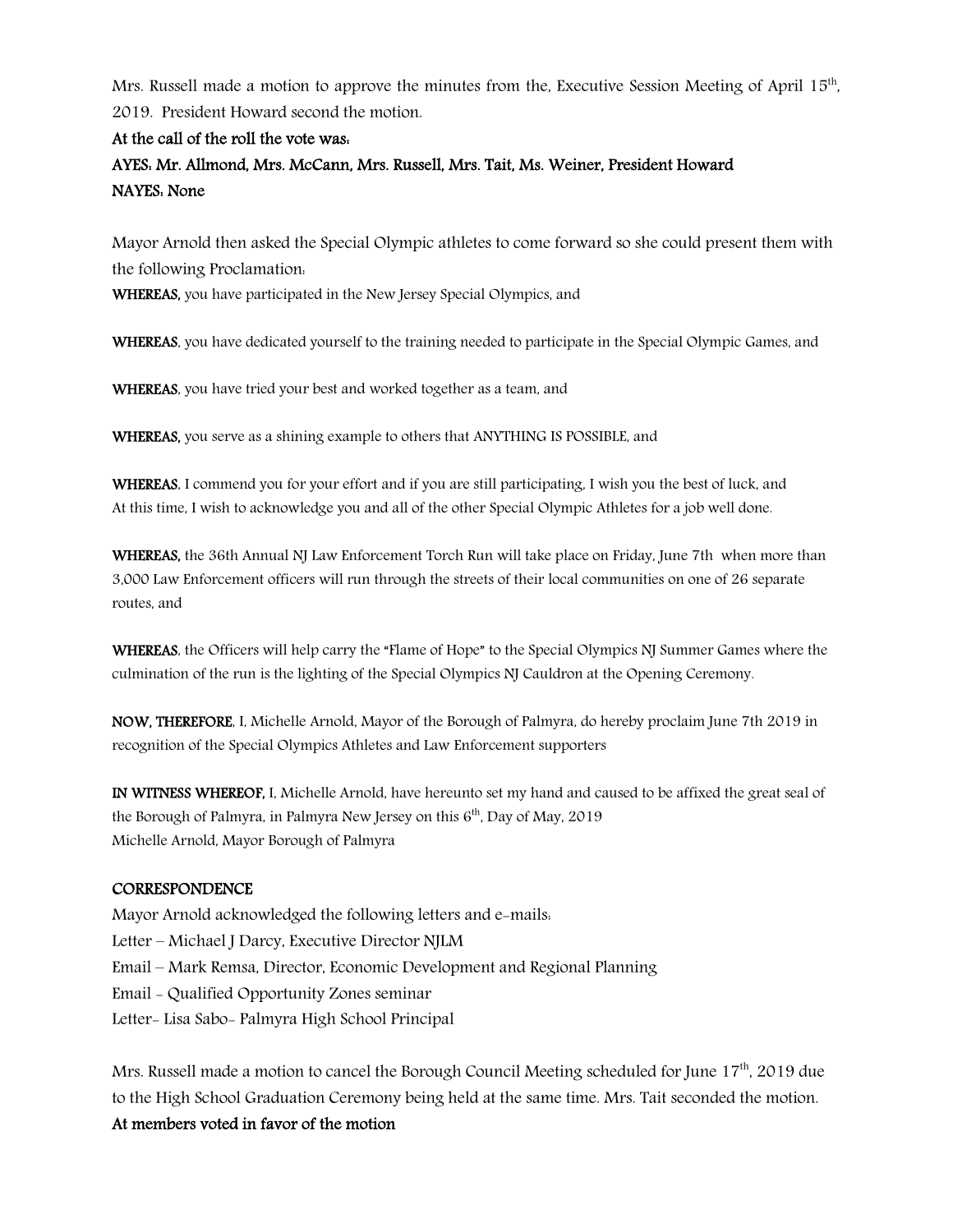Letter-Paul A Forlenza, Executive Director Burlington County Municipal Joint Insurance Fund Mayor Arnold acknowledged a letter of resignation from Annely Gomez.

#### PROFESSIONAL UPDATES

William Kirchner, Environmental Resolution Inc – Mr. Kirchner stated, resolution 2019–138 on the agenda tonight, regarding the tax maps; the contractor has begun digitizing the tax maps. Mr. Kirchner indicated what he will be preparing in the first phase of this project is the digitized tax maps. Mr. Kirchner indicated we have begun receiving information from the ground water monitoring wells which he is sharing with Mr. Gural to update the website and noted the ditch under the bridge is actually holding the water table down in that area. Mr. Kirchner stated PSE & G is finished paving on Broad Street. He noted our contractor will begin milling and paving Orchard Avenue next week, then move to the parking lot at the Fire House. Mr. Kirchner noted Filmore St. and portions of Veterans Drive that are not being paved by New Jersey American Water Co., we should have paved sometime during the next two weeks. Mr. Kirchner indicated he will also be having a small piece paved by the Berkley Avenue pump station. Mrs. Tait asked when Temple Blvd. would begin. Mr. Kirchner indicated it is currently in the design phase and he is looking to complete that phase by the end of summer; hoping to bid in the fall and the project to begin in 2020. Mr. Kirchner indicated bids will be open on Thursday for the 2019 misc. concrete construction on Sixth Street, Fifth Street, Vine and Race. Mr. Kirchner stated we are hoping to award in June and complete the concrete work before New Jersey American Water comes in to pave.

**James Winckowski, CME** – Mr. Winckowski indicated they were finishing up Grove Park. He noted there were some shrubs which will be replaced and some building permits to get closed out at which time he will be making final payment recommendations. Mr. Winckowski indicated they have been working with DPW on the tonnage grant report and getting it submitted. Mr. Winckowski stated they have finished the final inspection at WAWA, Inc. for the performance bond and are working on the release of bond for WAWA, Inc.

#### PUBLIC PORTION

Mayor Arnold then asked for a motion to open the Public Portion. Mrs. Russell made a motion to open the public portion for comments. Mrs. Tait second the motion.

#### All members present voted in favor of the motion

Joe Ventura – Cinnaminson Avenue – Mr. Ventura of Tony's barber shop indicated he was here to speak about the mural. Mr. Ventura noted in January of 2017, council asked if a mural could go on wall, they agreed in 2017. In October of 2017 it went up and it was stated that this would be a two phase process and the first stage was complete. Indications were that in 2018 the second phase would be done, honoring the business in Palmyra, placing names of the business which had been in business for at least 25 to 50 year under the mural. Mr. Ventura stated it is now May of 2019, 14 months later and it has not been completed or talked about. Mr. Ventura indicated he does not understand why it is not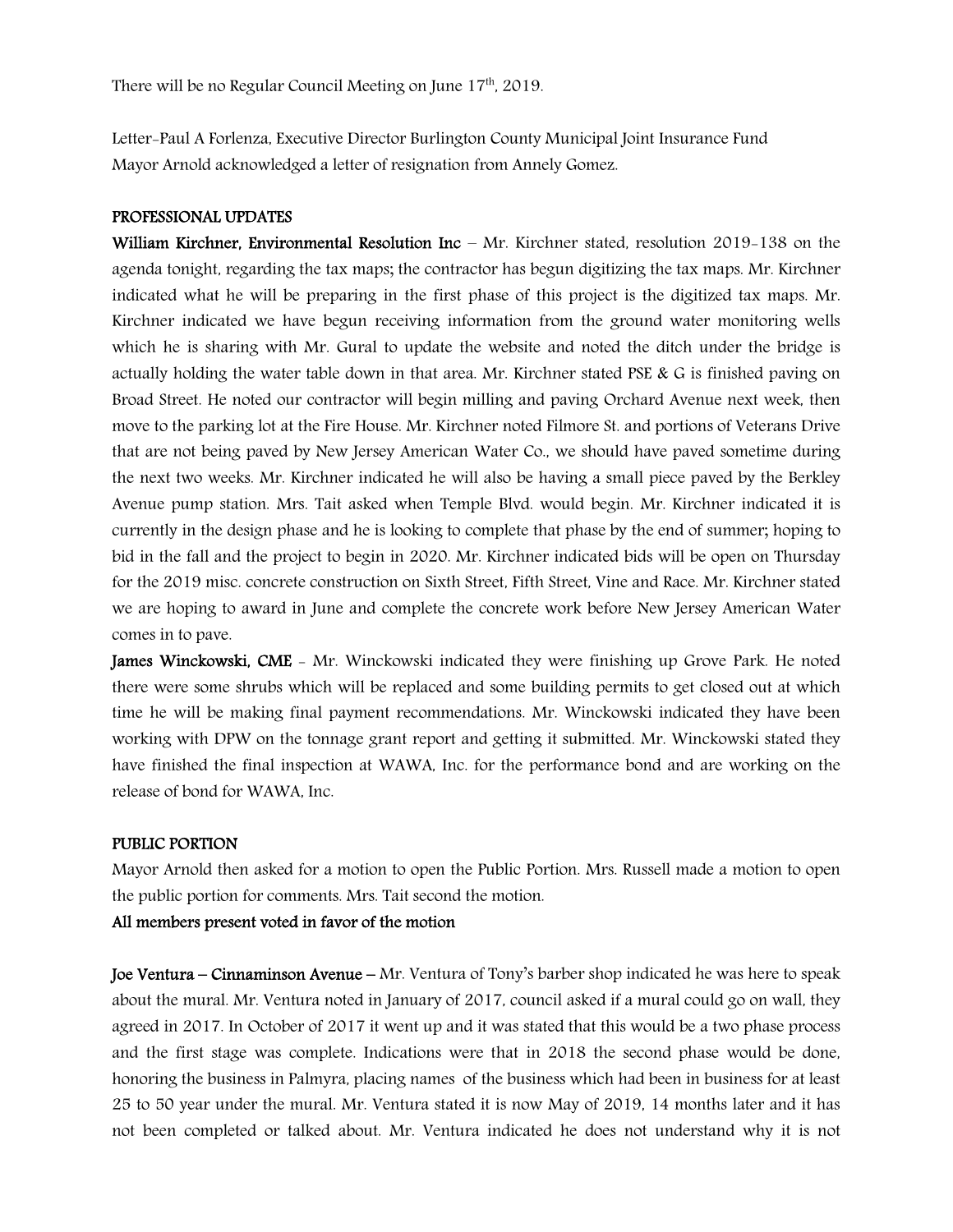complete. Mr. Ventura asked if we can come to some agreement and get this completed. Mr. Ventura indicated there were a number of suggestions regarding how it should be finished, ex paint plaques etc. Joe indicated he wanted to present a proposal for his idea regarding how to complete the wall. He asked if there is money in the budget to complete this. Mayor Arnold indicated yes. There was some additional discussion regarding the display proposed by council for phase two. President Howard indicated he wanted to see Mr. Ventura's ideas. Ms. Weiner stated she would like to see what the Mayor has as well as the ideas Mr. Ventura has. Ms. Weiner indicated she was a little hesitant and felt there were a lot of spaces in Palmyra which would be nice to put some art work on, other walls, with the money which was budgeted. Mr. Ventura indicated he has waited 11 1/2 years for this project to be completed. He asked, how could you move to another project without finishing this project? Mayor Arnold asked Mr. Ventura to give the estimate to Ms. Jackson who would disseminate it out to the entire council. Mayor Arnold also told Mr. Ventura she would be out to see him so they could make decisions about phase two of the project. Mr. Ventura asked that we not close the parking lot in back of buildings on Palmyra Day next year. Mr. Ventura explained what happened on Palmyra Day with accessibility to the parking lot. Chief Pearlman indicated when he heard it he opened the street up to access the parking lot. There was some additional discussion regarding what happened. Chief Pearlman indicated they were trying to prevent anyone from getting access to Broad Street where all the pedestrians were.

No one else from the public wishing to be heard, Mrs. Russell made a motion to close the public portion, President Howard second the motion.

All members present voted in favor of the motion.

#### ORDINANCE ON SECOND READING (Public Hearing)

Ordinance 2019-03, An Ordinance Of The Borough of Palmyra Authorizing the Acquisition by Purchase or Condemnation of the Real Property Located at 620-622 Highland Avenue, Block 24, Lots 1 & 2 Palmyra, New Jersey now Owned by Active Realty Company Profit Sharing Plan

Mayor Arnold asked for a motion to open Ordinance 2019-03 for public hearing. Mrs. Russell made a motion to open Ordinance 2019-03 for public comments. President Howard second the motion.

#### All members present voted in favor of the motion

No one else wishing to be heard, Mrs. Russell made a motion to close the public hearing, President Howard second the motion.

#### All members present voted in favor of the motion.

Mrs. Tait then made a motion to approve Ordinance 2019-03, An Ordinance of the Borough of Palmyra Authorizing the Acquisition by Purchase or Condemnation of the Real Property Located at 620-622 Highland Avenue, Block 24, Lots 1 & 2 Palmyra, New Jersey now Owned by Active Realty Company Profit Sharing Plan. Mrs. Russell second the motion.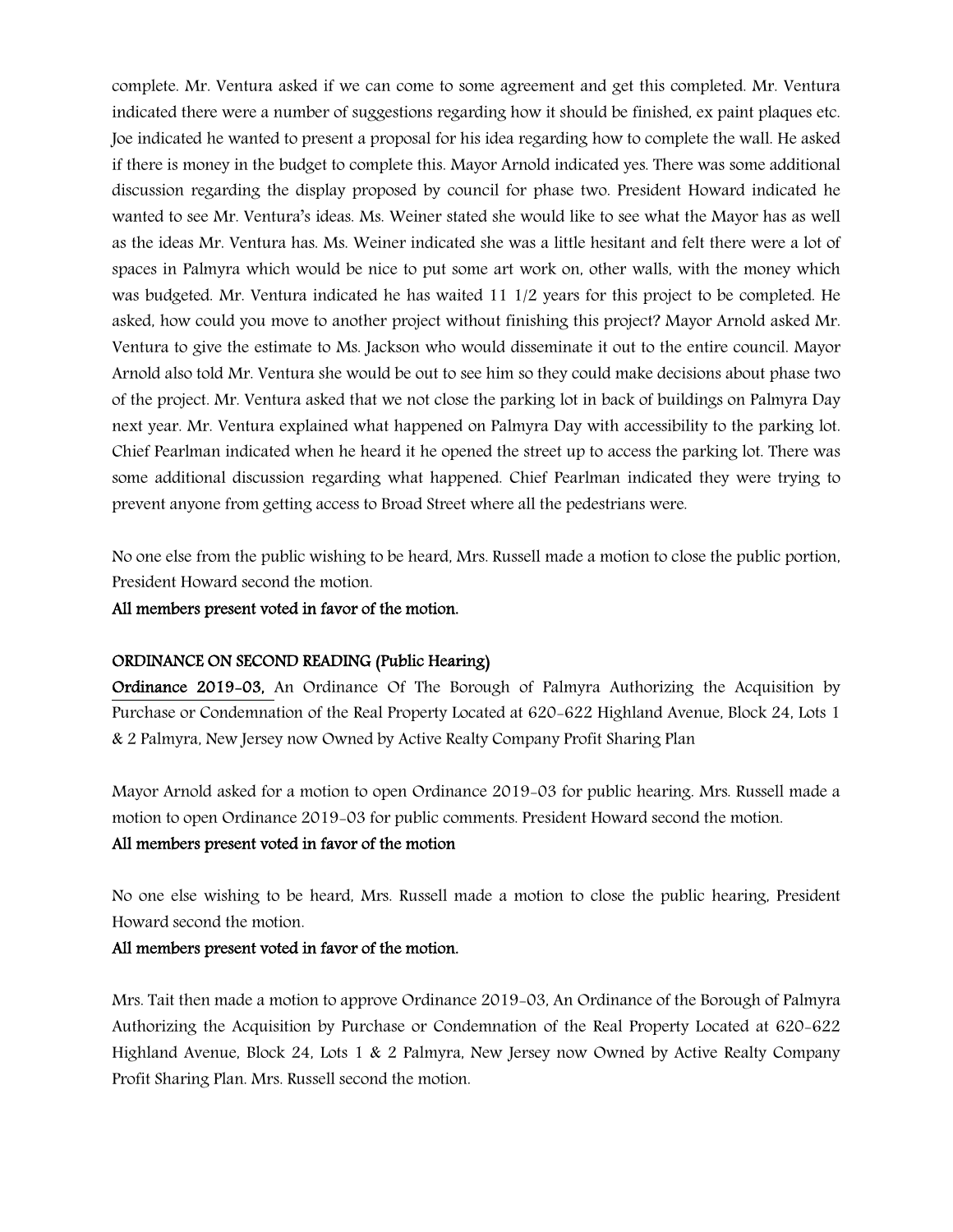# At the call of the roll, the vote was: AYES: Mr. Allmond, Mrs. McCann, Mrs. Russell, Mrs. Tait, Ms. Weiner, President Howard NAYES:

## Ordinance 2019-03 passed

Mr. Gural noted Mr. Wade (Outlaw Fitness) was in attendance. Mr. Wade said hello and indicated they were ready. Mr. Gural noted the ordinance will take effect in 20 days.

## Introduction and first reading of Ordinance 2019-04

Ordinance 2019-04, An Ordinance Establishing as an Advisory Committee to the Governing Body, The Palmyra Green Team

Ms. Weiner indicated Mr. Gural sent out some suggestions after the last meeting and she hoped everyone had a chance to go over them. She suggested those suggestions be incorporated. Some of the wording was changed around. Mr. Gural indicated the Land Use Board is expert on land use matters and the Green Team is expert on environmental matters. Mr. Gural indicated the word advice, in providing advice to the Land Use Board should be changed to providing suggestions to the Land Use Board. There was some additional discussion and changes. Mayor Arnold asked if in #7 the group had the authority to establish adhoc committees. Mr. Gural indicated they don't have the authority to establish any adhoc committees and that was addressed in his email, the wording change he suggested was inserting various subcommittees where various adhoc committees was. There was some additional changes. Mr. Gural indicated he would make the necessary changes discussed.

Mrs. Russell then made a motion to approve Ordinance 2019-04, An Ordinance Establishing as an Advisory Committee to the Governing Body, The Palmyra Green Team. Mrs. Tait second the motion.

At the call of the roll, the vote was: AYES: Mr. Allmond, Mrs. McCann, Mrs. Russell, Mrs. Tait, Ms. Weiner, President Howard NAYES: Ordinance 2019-04 passed on first reading

### RESOLUTIONS Consent Agenda

Mayor Arnold indicated Resolution 2019-135 thru Resolution 2019-138 would be enacted as a single motion, if any resolution needs additional discussion it should be removed from the consent agenda and voted on separately. Mrs. Russell requested resolution 2019-137 be removed from the consent agenda for additional discussion.

### RESOLUTIONS Consent Agenda

Resolution 2019-135 to Resolution 2019-138 will be enacted as a single motion, if any resolution needs additional discussion it will be removed from the consent agenda and voted on separately.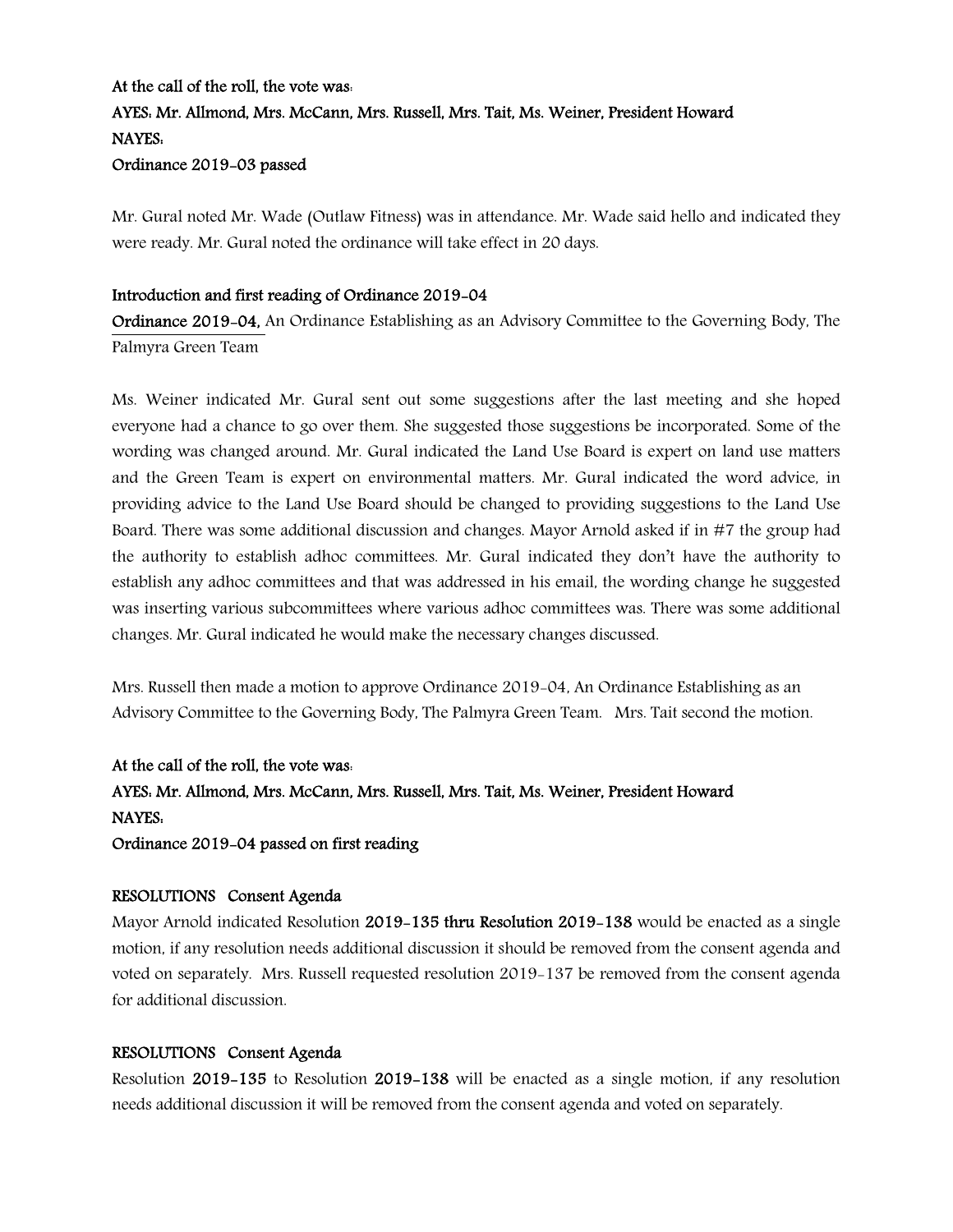Resolution 2019-135, Resolution Approving Gabe Young as a Member of the Junior Firefighters Auxiliary to the Palmyra Fire Department

Resolution 2019-136, Resolution to increase tax/sewer Change Fund of the Borough of Palmyra Tax **Office** 

Resolution 2019-137, Resolution Authorizing the release of Performance Bond Posted by Eastern Environmental, LLC for the 2017-2018 Tree Service Maintenance Contract in the amount of \$5,000.00 Resolution 2019-138, Resolution awarding a contract to ERI for Phase I of the Tax Map Digitizing project in the amount of \$3500 per their proposal dated April 9, 2019.

Mayor Arnold asked for a motion to approve the consent agenda Resolutions 2019-135 thru Resolution 2019-136 and Resolution 2019-138. Mrs. Russell made a motion to approve Resolutions 2019-135 thru Resolution 2019-136 and Resolution 2019-138. Mrs. Tait seconded the motion.

# At the call of the roll, the vote was: AYES: Mr. Allmond, Mrs. McCann, Mrs. Russell, Mrs. Tait, Ms. Weiner, President Howard NAYES: None Resolution 2019-135, 2019-136 and Resolution 2019-138 were approved

Mayor Arnold then went back to Resolution 2019-137. Mrs. Russell asked why the performance bond was being returned. Mr. Gural explained.

Mrs. Tait made a motion to approve Resolution 2019-137. Mrs. Russell seconded the motion.

# At the call of the roll, the vote was: AYES: Mr. Allmond, Mrs. McCann, Mrs. Russell, Mrs. Tait, Ms. Weiner, President Howard NAYES: None Resolution 2019-137 was approved

# COMMUNITY SPOTLIGHT

Mrs. Tait mentioned the PCCPB will be hosting an art workshop for special needs children and their families to make posters for the Special Olympics Torch run on June 7<sup>th</sup>, 2019, additional information will follow.

Mayor Arnold stated the Palmyra Fire Company will be hosting their 2019 Golf Outing on July 22<sup>nd</sup>, 2019.

Mayor Arnold noted the  $31<sup>st</sup>$  Annual PROCOPS Awards Banquet will be held on May  $15<sup>th</sup>$ , 2019 at Merion Caters.

Mayor Arnold noted Kelvin Harmon was chosen during the NFL Draft in the  $6<sup>th</sup>$  round by the Washington Redskins. Kelvin graduated from Palmyra High School and then on to North Carolina State. Mayor Arnold indicated Habitat for Humanity will be hosting a groundbreaking ceremony at former Tri-Boro Vets site on Monday May 20<sup>th</sup>, 2019 at 10:00 am.

Mrs. Tait indicated the Palmyra High School prom will be held this coming Friday, May  $10^{th}$ , 2019.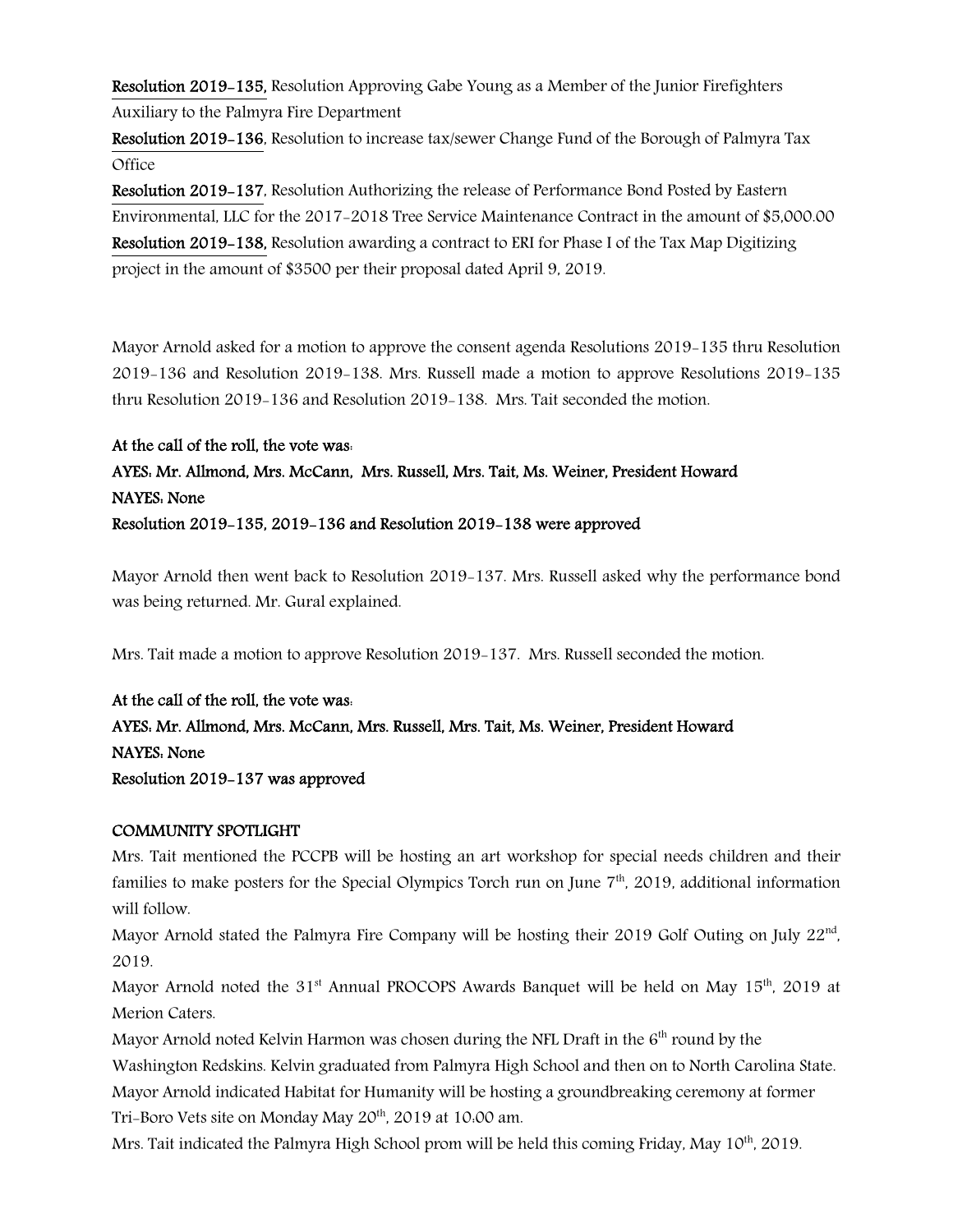Ms. Weiner indicated the Palmyra High School Spring Concert will be held on Wednesday, May 9<sup>th</sup>, 2019 at Palmyra High School.

## PUBLIC REMINDERS

Mayor Arnold reminded all that pet licenses need to be renewed by May 31<sup>st</sup>, 2019. Mayor Arnold also noted that information for help with paying water bills would be available on our website.

## DISCUSSION ITEMS

## NEW Business

Mr. McElwee stated the Memorial Day Celebration to be held May 27<sup>th</sup>, 2019 at 10:00 am at the War Memorial. Mayor Arnold asked Ms. Weiner if she had something to share regarding the Farmers Market guidelines. Ms. Weiner indicated no, but noted she would have a report in her committee reports. Mayor Arnold stated she inquired how the set-up was going, how many food trucks would be attending, if the sound system would be used, as the park had been redesigned. Ms. Weiner and Mrs. Tait indicated they would work on it and get back to council. There was some additional discussion regarding how vendors would be placed and or charged etc. Ms. Tait indicated she and the buildings and grounds committee were working on guidelines for the parks and recreation fields and would also look into the band shell usage.

Mayor Arnold indicated no date has been set for the Arbor Day 3rd grade tree planting. Mrs. Russell indicated she also has not yet heard.

Mr. Gural indicated all requests/ public events should be discussed in Council meetings so everyone is on the same page. Things regarding the staff should be referred/ requested thru Mr. Gural. Mr. Gural asked the governing body to please not go to the staff directly.

Mr. Gural explained the new grant opportunities, NJ Urban and Community Forestry Stewardship which requires NJUCF certification. Mr. Gural explained the USDA Farmers Market Promotion Grant, which has a minimum award of \$50,000.00. He noted the Bridge Commission is willing to pay for the application process if we decided to move forward. Mrs. Russell wants to move forward with the NJ Urban and Community Forestry Stewardship grant. Mr. Gural indicated Mr. Gerkens noted the chances are low that we would get the Farmers Market grant.

Mayor Arnold noted Tracey McGill & Donna Browne request approval of attendance of the Municipal Court Administrator's Assoc. Spring Conference attendance in Atlantic City, June  $4^{th} - 6^{th}$  including two overnight stays, in the amount of \$510.00. (Both sharing one room) Mrs. Russell made a motion to approve the request. Mrs. Tait second the motion.

### All members present voted in favor of the motion.

Mayor Arnold noted additional information would be coming regarding the Municipal Energy Auction Program and there is a possibility that we could be eligible for Sustainable New Jersey points. Mayor Arnold noted it would be on the agenda for next meeting so additional questions could be asked.

### Old Business

Mr. Gural indicate there is no current update for the Main Harbor Drive request.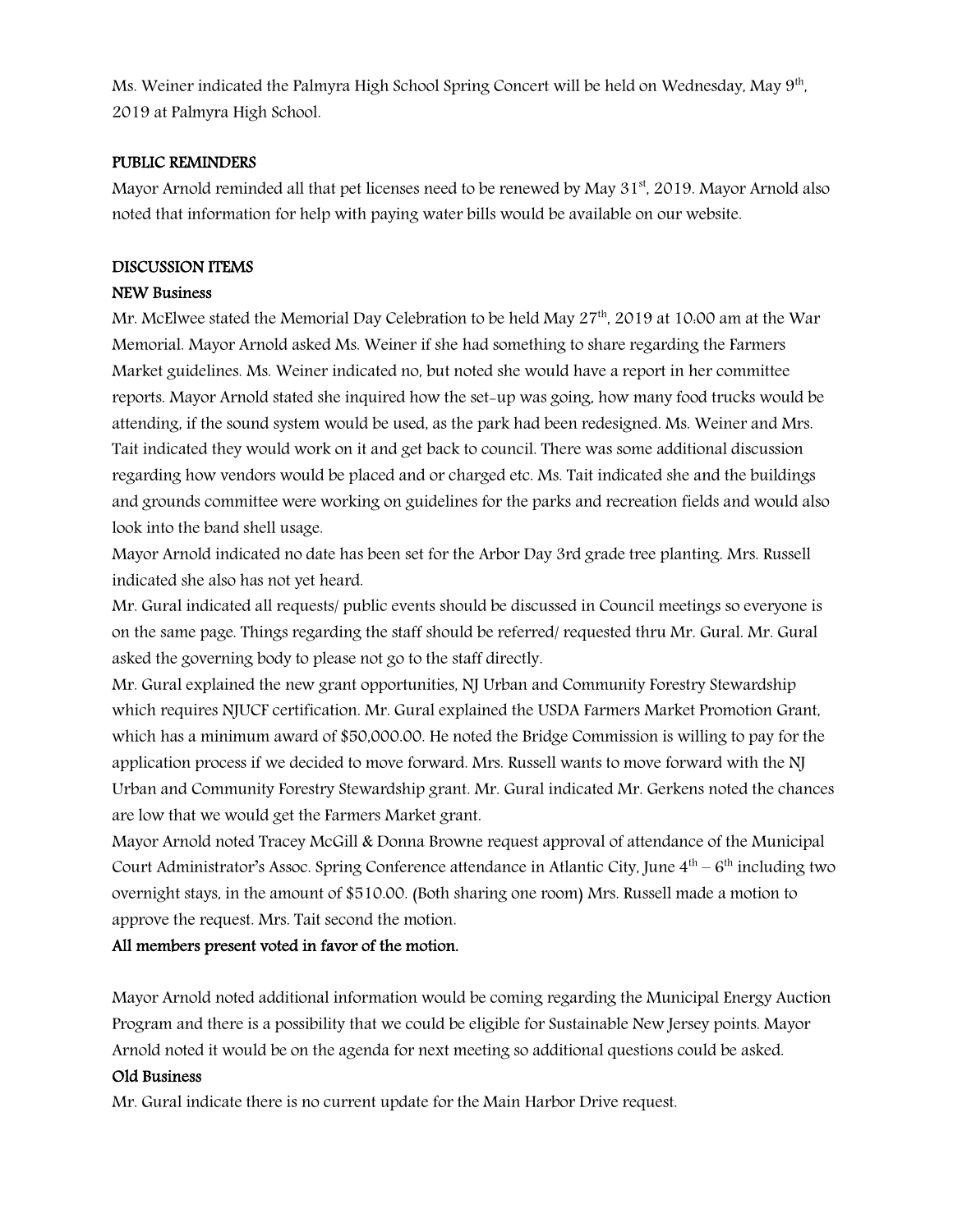Mrs. Tait handed out some potential guidelines for the Legion Field and Chief Peyton I. Flournoy Park usage. There was discussion regarding the possibility of charging \$750.00 per season for scheduled use of lights and field. There was discussion regarding the use of permits, which would need to be available for presentation upon demand for field usage. There was additional discussion regarding penalties for not showing up for scheduled events on the fields, not requesting the lights be turned off when leaving before times scheduled, as well as not showing up for scheduled time in the community center. Mrs. Tait indicated we are trying to regulate the field usage. After some additional discussion Mrs. Tait indicated it would go back to committee so they could get some additional feedback regarding the field usage from the various teams. Mr. Gural indicated it would take some time to put the ordinance together, perhaps all info could be gathered and the ordinance could be completed in draft by October or November. Mrs. Tait also noted she asked Chief Pearlman if he could put together some sort of active shooter presentation for the staff of the community center as they had concerns about how to handle some situations.

Mayor Arnold noted she did not have a date for the Chief Payton I Flournoy Park dedication, she was still conversing with the family.

Mr. Allmond noted the Digital Sign event posting guidelines will be on the agenda at the next meeting as has some additional changes to incorporate into it.

Mayor Arnold noted the Cannabis medical distribution law discussions are changing every day. Mayor Arnold indicated no progress has been made at the state level, everything is still be discussed. Mayor Arnold indicated she was formulating a panel for an open discussion regarding the Legalization of Cannabis for recreational use. Mayor Arnold indicated she was looking at the dates of May 22 or May 29<sup>th</sup>, 2019 at 6:30 at the Community Center. Mayor Arnold noted she would let council know when the date was set.

Mr. Gural indicated he would get back to council once the date had been established for the Rt. 73 Redevelopment area tour. Mr. Gural indicated Mr. Carr noted that he would like to be in attendance. Mr. Gural noted he should have additional information at the next meeting.

#### ADMINISTRATOR'S REPORT

Mr. Gural indicated there was a wastewater overflow issue at the Sewer Plant, everyone saw his email. He noted there was a series of events, and mechanical failures. Mr. Gural explained the spill and the measures taken to clean it up noting there was some spillage in a neighbor's yard, which was address and he stated there was no odor or complaints.

Mr. Gural stated the PRC Lion's Club plaque discussed earlier this year, will be done in house. He showed the plaque to council and indicated he would have public works pour a concert pier and mount it in the ground.

Mr. Gural stated he had spoken with Mr. Kirchner regarding the sewer issue at 609B Broad St. Mr. Kirchner, who indicated to him that there would not be sufficient proof to pursue a legal action. Mr. Gural indicated the laptops for Community Center were ordered, under state contract, and should arrive in about four weeks.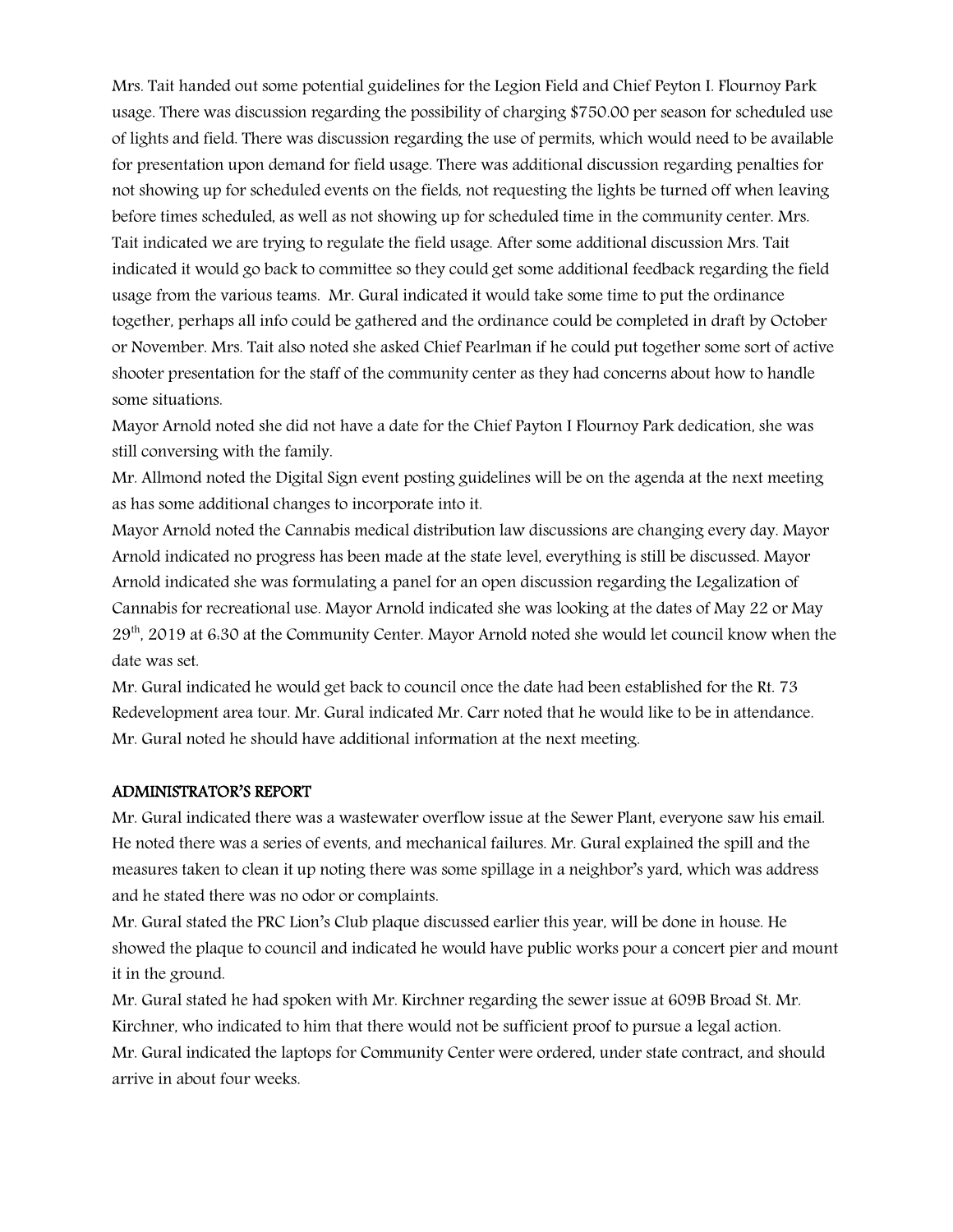Mr. Gural indicated the final reports from the Mullen Coughlin/Kivu ransomware investigation were sent to council for review. Mrs. Tait commended Chief Pearlman for his fast action and handling of the issue.

Mr. Gural indicated the New Jersey Dept of Agriculture where in town last week. Mr. Gural indicated they were at the Nature Cove investigating the appearance/ concentrations of the spotted lanternfly. Mr. Gural noted the JIF Quarterly reports where forwarded to you for your reading and a copy of the 2019 Municipal Directory was included with your packets.

Mayor Arnold indicated at the NJ Conference of Mayor's she learned of an app called the Recycle Coach, it tells you what items can or cannot be recycled. Mayor Arnold also noted she bought some cups for the kitchen so we could gradually get away from bottles and cups. Mayor Arnold indicated she also asked Mr. Gural to look into pricing for water coolers.

Mayor Arnold indicated she was asked to serve on the Legislative Committee and the Board of Directors for the New Jersey Conference of Mayors.

Mayor Arnold noted the ground breaking for the new homes at the old Vet's Building will be held May 20, 2019. She indicated she had spoken with Habitat for Humanity regarding placing a small permanent marker on sidewalk remembering The Tri-Boro Vets Organization. They indicated that would be fine. Mayor Arnold asked council to think about what they would like the marker to be. Mayor Arnold stated she would like to connect the parking lots which we do have, she asked Mr. Rosenberg to look into how that could be accomplished. Mrs. Tait indicated they were having a meeting with the businesses on the 13<sup>th</sup> of May regarding parking in the down town area. Mrs. Tait asked Mayor Arnold to wait until they have had the opportunity to speak with the businesses. There was some additional discussion regarding the lots behind the liquor store and Santander Bank.

#### PUBLIC COMMENT

Mayor Arnold then asked for a motion to open the Public Portion. Mrs. Russell made a motion to open the public portion for comments. President Howard second the motion

#### All members present voted in favor of the motion

Mr. Rader – Harbour Drive – Mr. Rader asked if the new computer facilities would be similar to the offerings at Cinnaminson Library and if they would they have similar hours and will it included printing capabilities. Mr. Gural indicated the laptops are for various groups use in the community center. President Howard noted there is no printer and the laptops are for use in the center when the staff is available. Mr. Gural indicated he would look into a printer for the laptops. Mr. Rader asked how the seniors would be able to use the laptops when they were in the center during the day. Mayor Arnold noted the laptops are only available when the staff is there and can sign them out for use. There was some additional discussion and Mr. Gural noted a policy would be forth coming.

**Mrs. Holloway - Broad Street –** Mrs. Holloway asked if the Borough receives money from the vendors who participate at the Farmers Market. Ms. Weiner stated when the Farmers Market started she wanted to charge a fee of \$10.00 per vendor per market, however the Mayor felt that was too much work for the administrative staff for such a nominal fee, so we did not charge. Ms. Weiner explained, we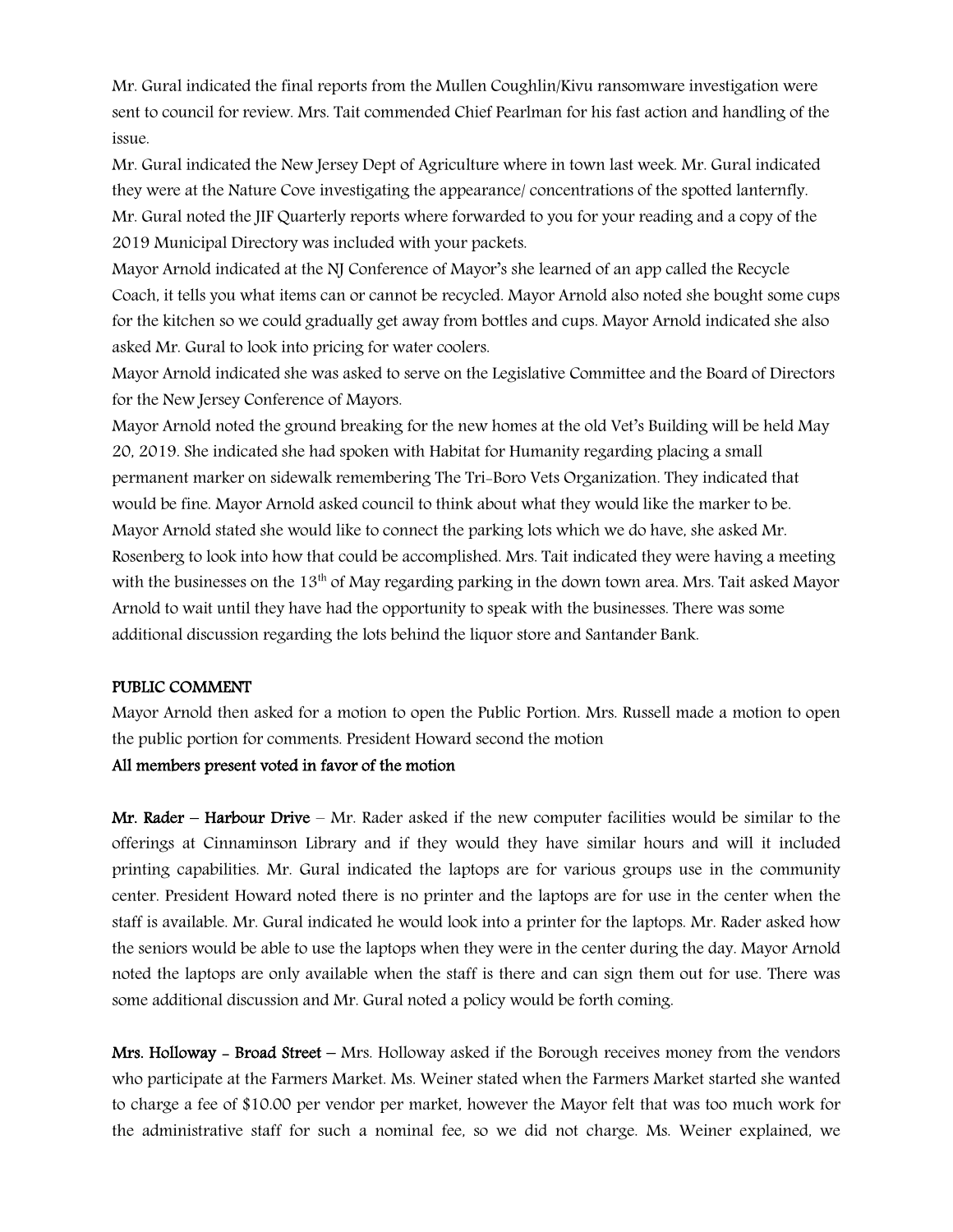currently ask for a donation from the participating vendors so we can purchase various things for the market. Mrs. Holloway asked how the vendors are chosen. Ms. Weiner explained. Mrs. Tait indicated at the Farmers Market there is also a community table for various community organizations. Ms. Weiner indicated that she would like to add a craft corner to the Farmers Market. Mrs. Holloway asked about the grant opportunity for the Farmers Market for the \$50,000.00. She asked if it was decided to not apply. Ms. Weiner indicated yes it was decided that they would not pursue that grant opportunity, as our grant writer indicated he believed the probability receiving the grant was very low. Mrs. Holloway indicated Broad Street looks very nice with the new paving. Mrs. Holloway indicated where parking was is now a bike lane. She inquired if it will remain a bike lane. Chief Pearlman indicated he would take a look and get back to her.

No one else from the public wishing to be heard, Mrs. Russell made a motion to close the public portion, President Howard second the motion.

### All members present voted in favor of the motion.

Ms. Weiner indicated the Community and Business Development Committee will be meeting with the business owners on May 13<sup>th</sup>, 2019 at 7:00 PM in Borough Hall

No other council comments were given.

Mayor Arnold inquired of Mr. Gural and Mr. Rosenberg if there was anything which needed to be discussed in closed session. Mr. Gural and Mr. Rosenberg stated indicated yes. Mr. Rosenberg indicated one matter regarding potential litigation/negotiations and also indicated currently it was unknown as to when the information discussed would be available to the public.

Mayor Arnold asked for a motion to approve Resolution 2019–141. Mrs. Russell made a motion to approve Resolution 2019-141, Resolution Excluding the Public from Certain Meetings pursuant to section 89 of the Open Public Meeting Act C. 231 P.L. 1975 regarding **Potential Litigation/ Negotiations.** President Howard second the motion.

At the call of the roll, the vote was: AYES: Mr. Allmond, Mrs. McCann, Mrs. Russell, Mrs. Tait, Ms. Weiner, President Howard NAYES: None Borough Council went into closed session at 9:19 pm

Borough Council returned from closed session at 10:01 PM

Mrs. Russell made a motion to open to the public. President Howard second the motion. At the call of the roll, the vote was: All voted in favor